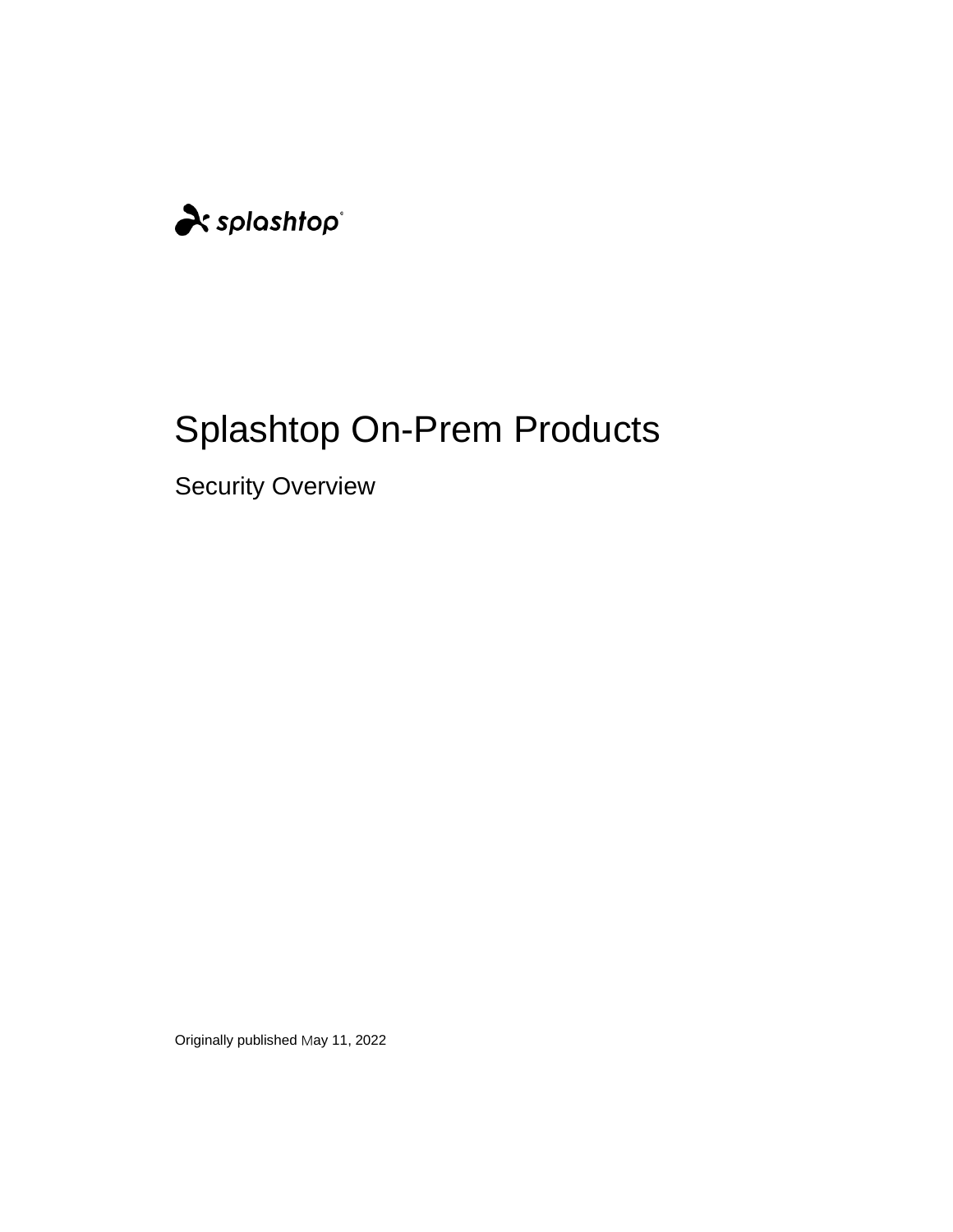### Contents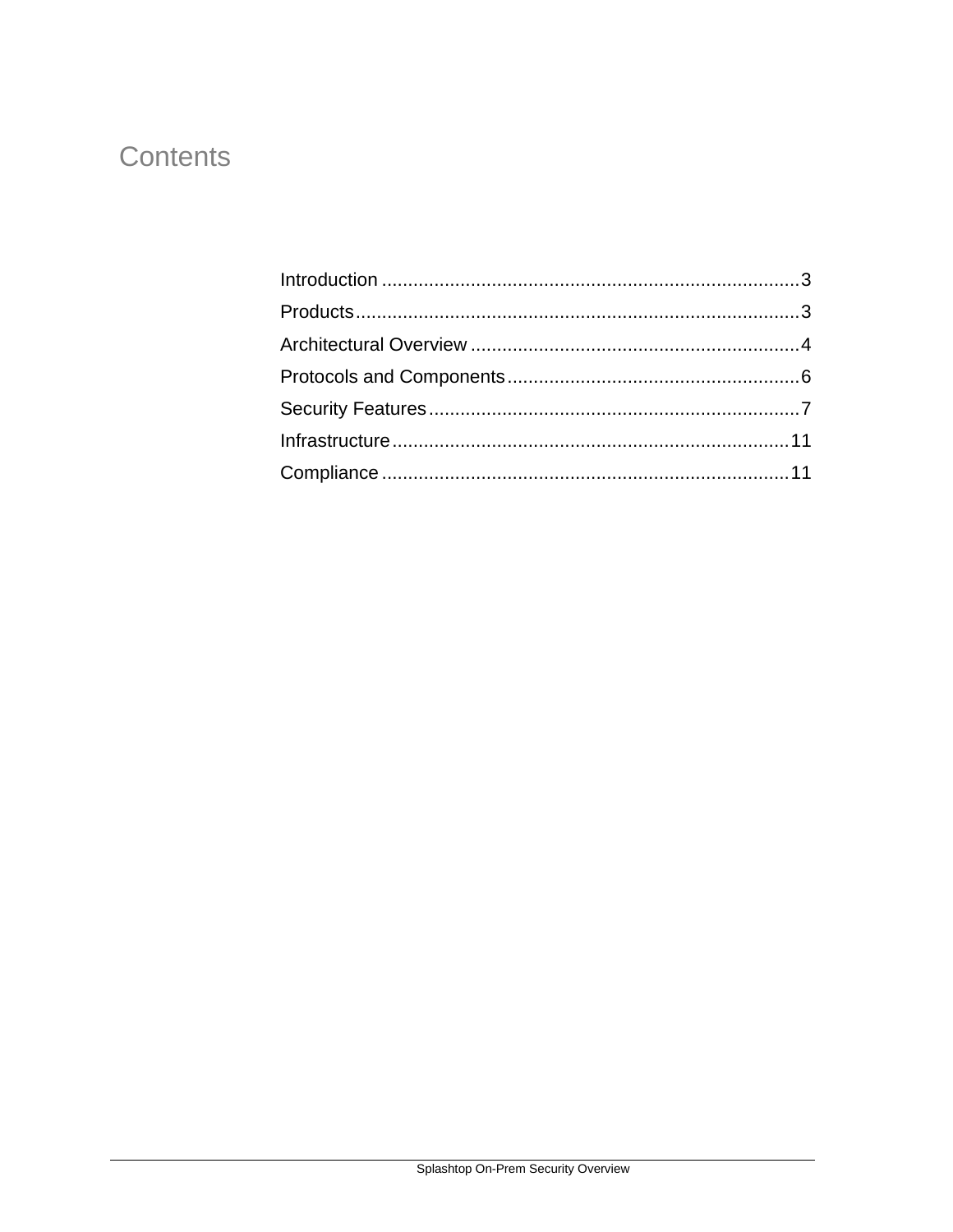### Introduction

This white paper provides a technical overview of the **Splashtop On-Prem** product from a security perspective. It encompasses the architecture, protocols, infrastructure, and components of Splashtop products. The document can help technical and security professionals understand the security design of Splashtop. It can also help them use the products in a way that complies with and complements their organization's security requirements.

### **Products**

This white paper is relevant to Splashtop **on-premises based** remote access product for businesses (described below). These products enable individuals and businesses to remotely view and control computers and mobile devices for productivity and support purposes.

The product is designed with security in mind, to ensure only authorized users have access, to safeguard data end-to-end, and to enable users to fully audit activity.

There are four types of typical use case scenarios in the Splashtop **On-Prem**

- *Remote Access*. For working professionals or teams to remotely access their computers at any time and from anywhere. Agent software is pre-installed onto the computers. Access permission is strictly controlled.
- *Remote Support of unattended computers/devices*. For MSPs and IT pros to remotely access the computers they manage. Agent software is pre-installed onto the computers. Access permission is strictly controlled.
- *Remote support of attended computers/devices.* For MSPs and helpdesks to support their users on a predominantly ad hoc basis. No software needs to be pre-installed. End users need to initiate the process to allow the technicians to remote in.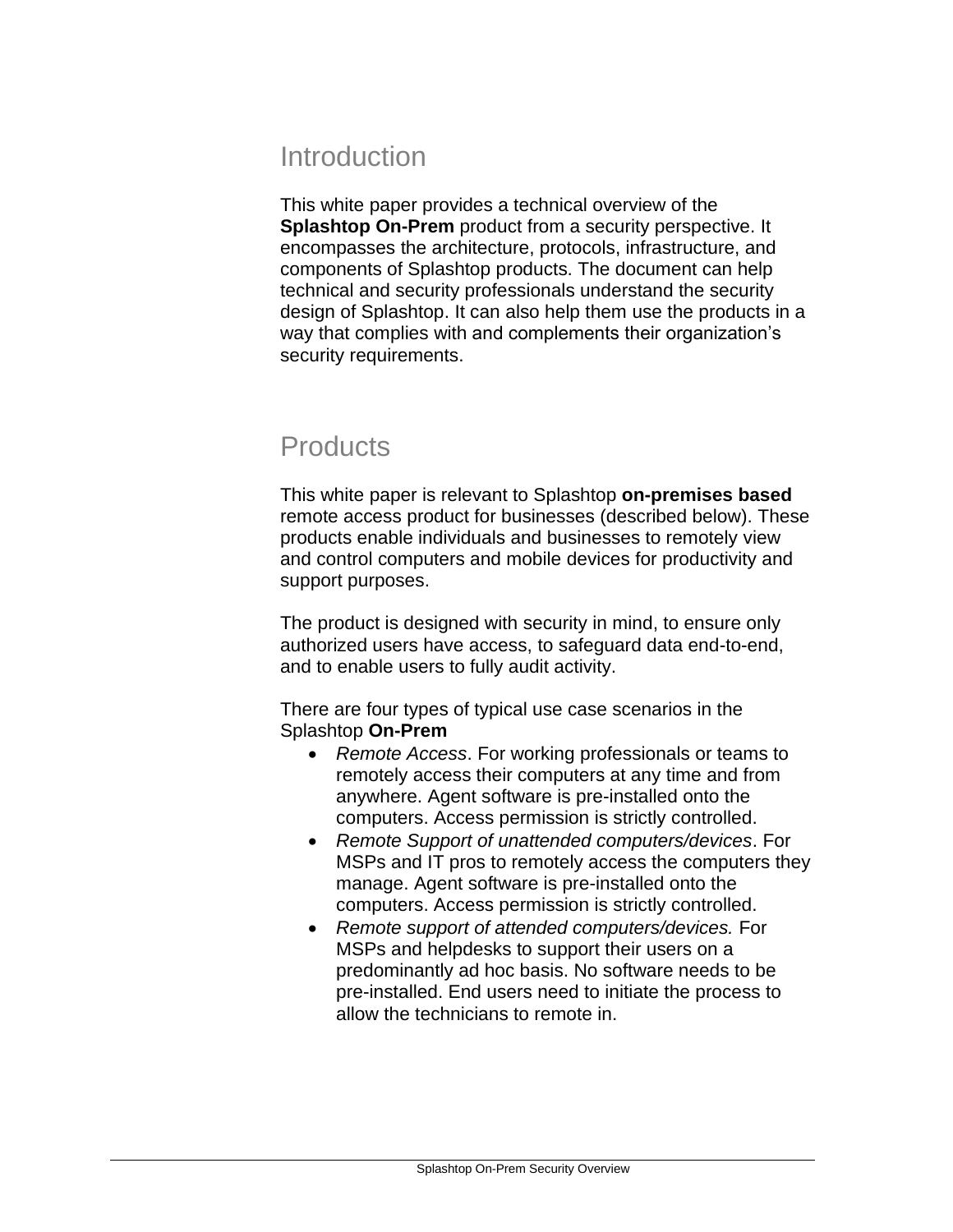### Architectural Overview

The Splashtop On-Prem product architecture consists of the following main components:

- Agent software that is installed on the end users' devices ("*Splashtop Streamer*")
- Technician app that is installed on the technicians' devices ("*Splashtop On-Prem app*")
- On-premises Gateway server with below subcomponents
	- o API component
	- o Web component
	- o Relay component
	- o Database

The diagram below illustrates the main components of the Splashtop on-premises infrastructure, their communication paths, and protocols.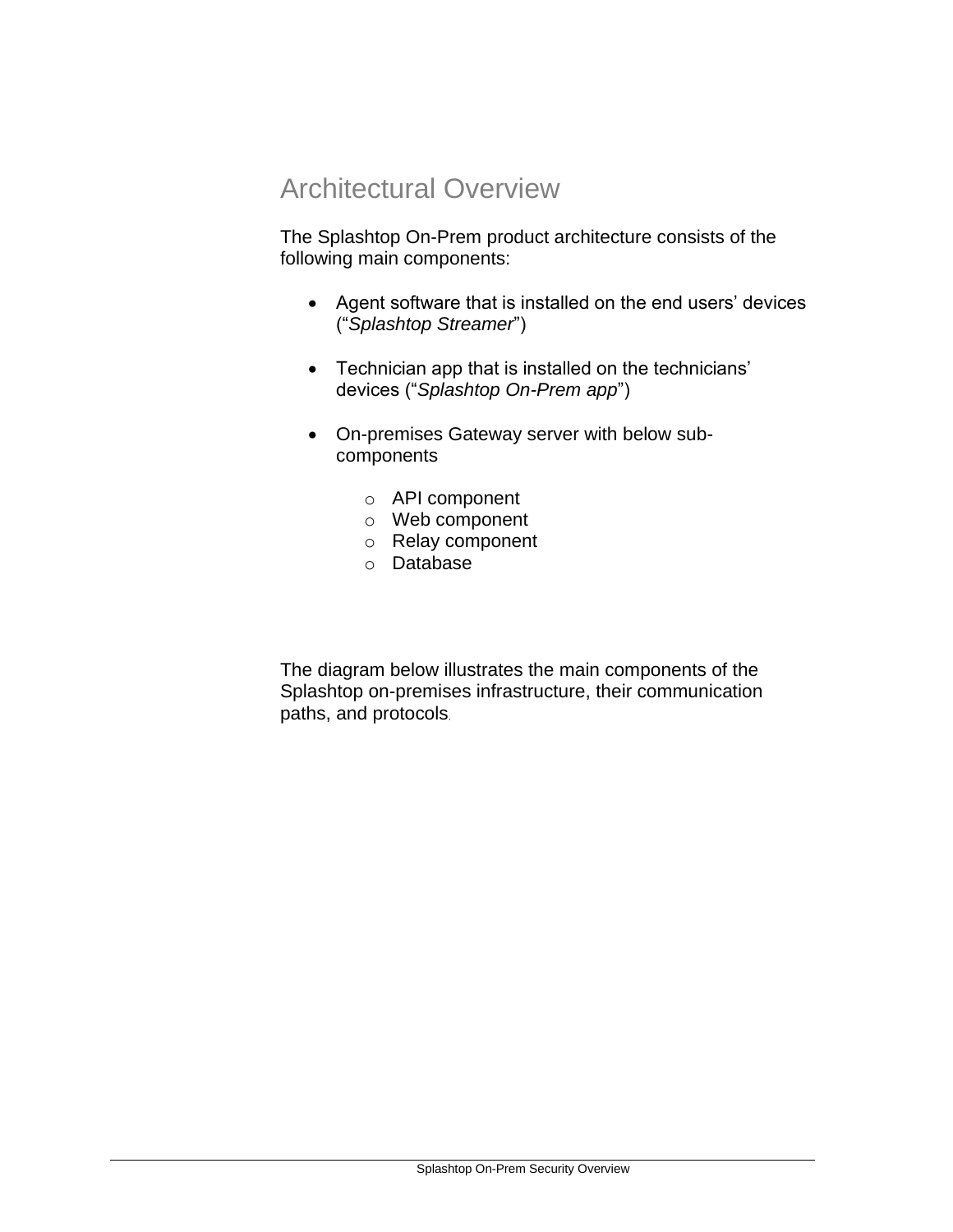#### **Splashtop On-Prem Infrastructure**

Https for negotiation with API Server

TLS for streaming data via Relay Server



Inbound and outbound communication between all above components are encrypted.

Splashtop Gateway server uses standard HTTPS (HSTS) over port 443 for inbound/outbound traffic. TLS defaults to version 1.2.

Relay service uses TCP encrypted with AES-256, set up via TLS. Communication with relay service is over port 443 for inbound/outbound traffic as well. TLS defaults to version 1.2.

Splashtop Gateway local connection for Database is encrypted by scram-sha-256.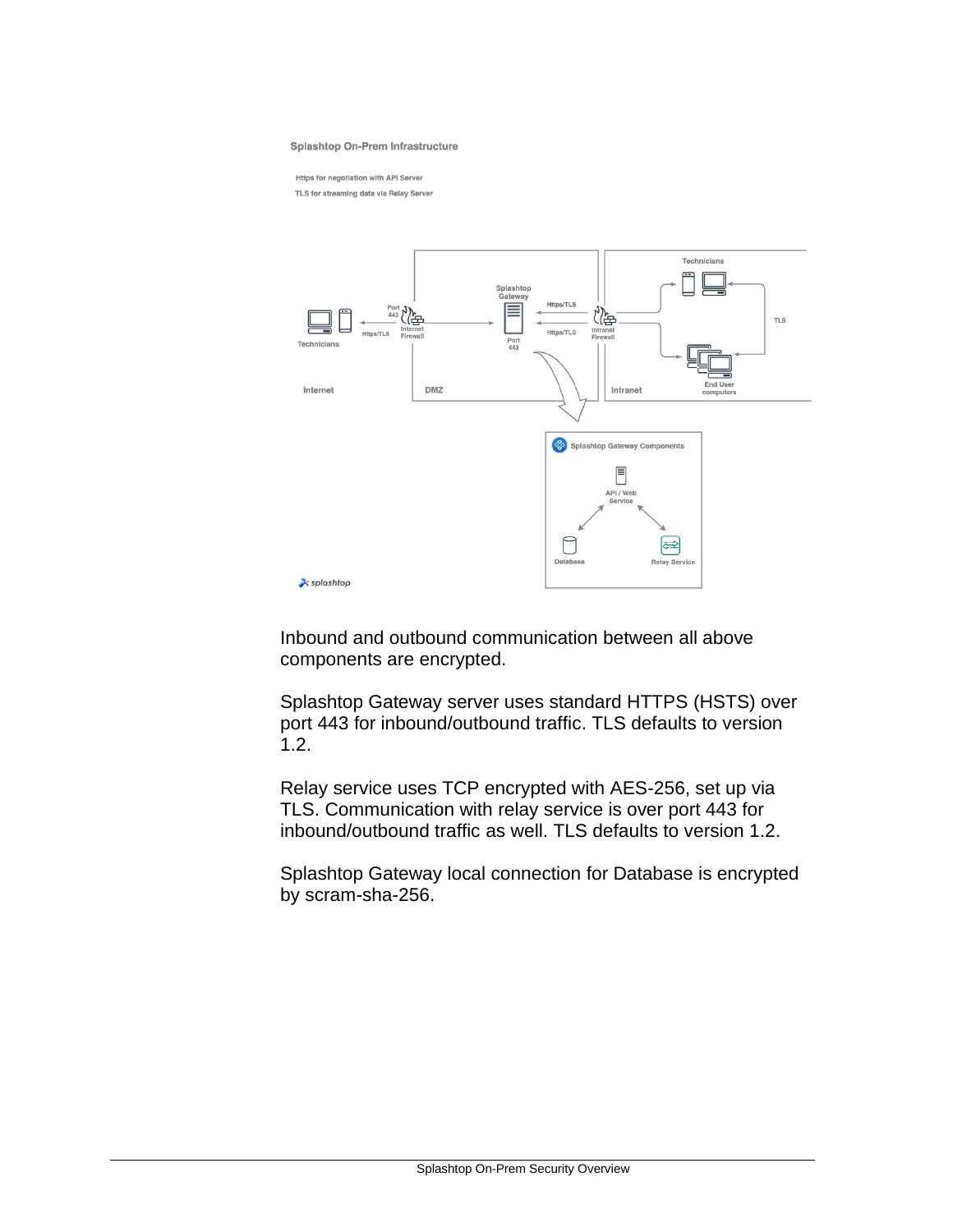### Protocols and Components

(From the security perspective)

#### **API Service**

The endpoints (*Splashtop Streamer* and *Splashtop On-Prem app*) communicate with the API component using standard HTTPS. HTTPS protects all information in transit.

Splashtop On-Prem Gateway allows system admin to configure CA-signed SSL certificate (2048-bit RSA SHA-2), to ensure its identify and to prevent man-in-the-middle attacks.

All Splashtop components would negotiate to TLS 1.2 by default.

#### **Relay Service**

The endpoints (*Splashtop Streamer* and *Splashtop On-Prem app*) individually establish TLS connections over TCP with the relay service through Splashtop Gateway.

The relay service then brokers an end-to-end tunnel between the two corresponding endpoints. The two endpoints negotiate TLS and AES-256 encryption key with each other directly. The resulting encrypted tunnel carries the remote session data. The data is protected end-to-end and can only be decrypted at the users' endpoints.

The Relay service uses the same CA-signed SSL certificate configured on API component in Splashtop On-Prem.

#### **Web Service**

Web servers provide the web-based management interface to the customers. It is where customers manage computers, users, technicians, and audit logs.

HTTP Strict Transport Security (HSTS) is deployed on this server

The web console is accessible only via HTTPS, which secures all information in transit.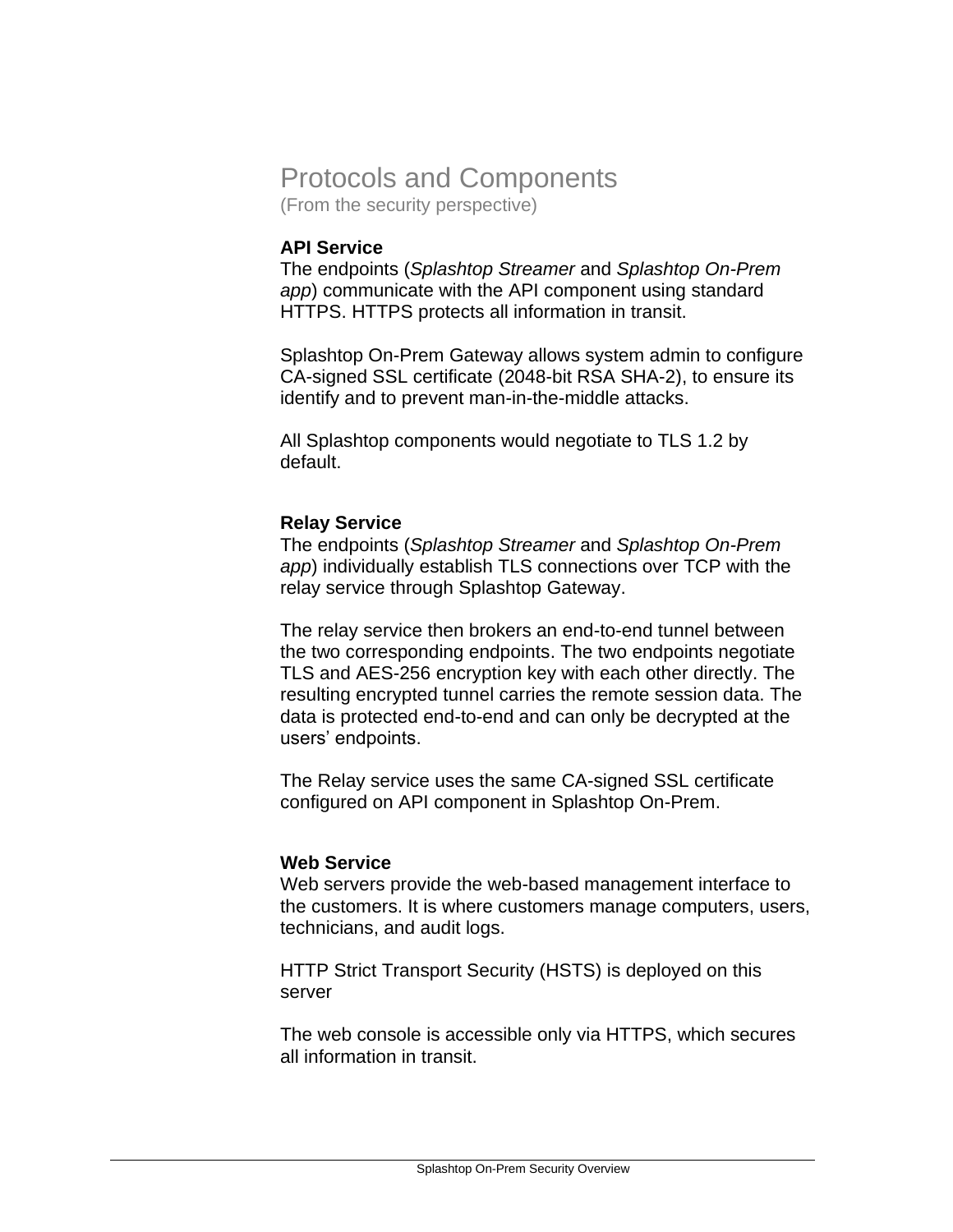Each web server uses the same CA-signed SSL certificate (2048-bit RSA SHA-256) used by API service.

#### **Database**

Database is an encrypted (scram-sha-256) stand-alone database.

Database stores hashes of user passwords, not the passwords themselves. Hashes are generated with SHA-256 and salt.

#### **Endpoint Software**

Endpoint software consists of *Splashtop Streamer* and *Splashtop On-Prem* app. They are downloaded from Splashtop Gateway web console via HTTPS, which guarantees legitimacy of the source.

Binaries are code-signed with the appropriate certificates to ensure their integrity.

Windows executables are signed with organization validated (OV) X.509 certificates.

Windows drivers are signed with extended validation (EV) X.509 certificate per Windows Kernel Mode Code Signing requirements.

macOS executables are signed with X.509 certificate per Apple developer requirements.

## Security Features

Splashtop is designed with strong **authentication** requirements, to ensure users are who they say they are.

There is also a robust set of **authorization** controls, to finely tune the rights and access permissions of authenticated users. Authorization can make use of the organization's Active Directory authentication.

Finally, comprehensive logging including syslog integration is in place, to enable monitoring and **auditing**.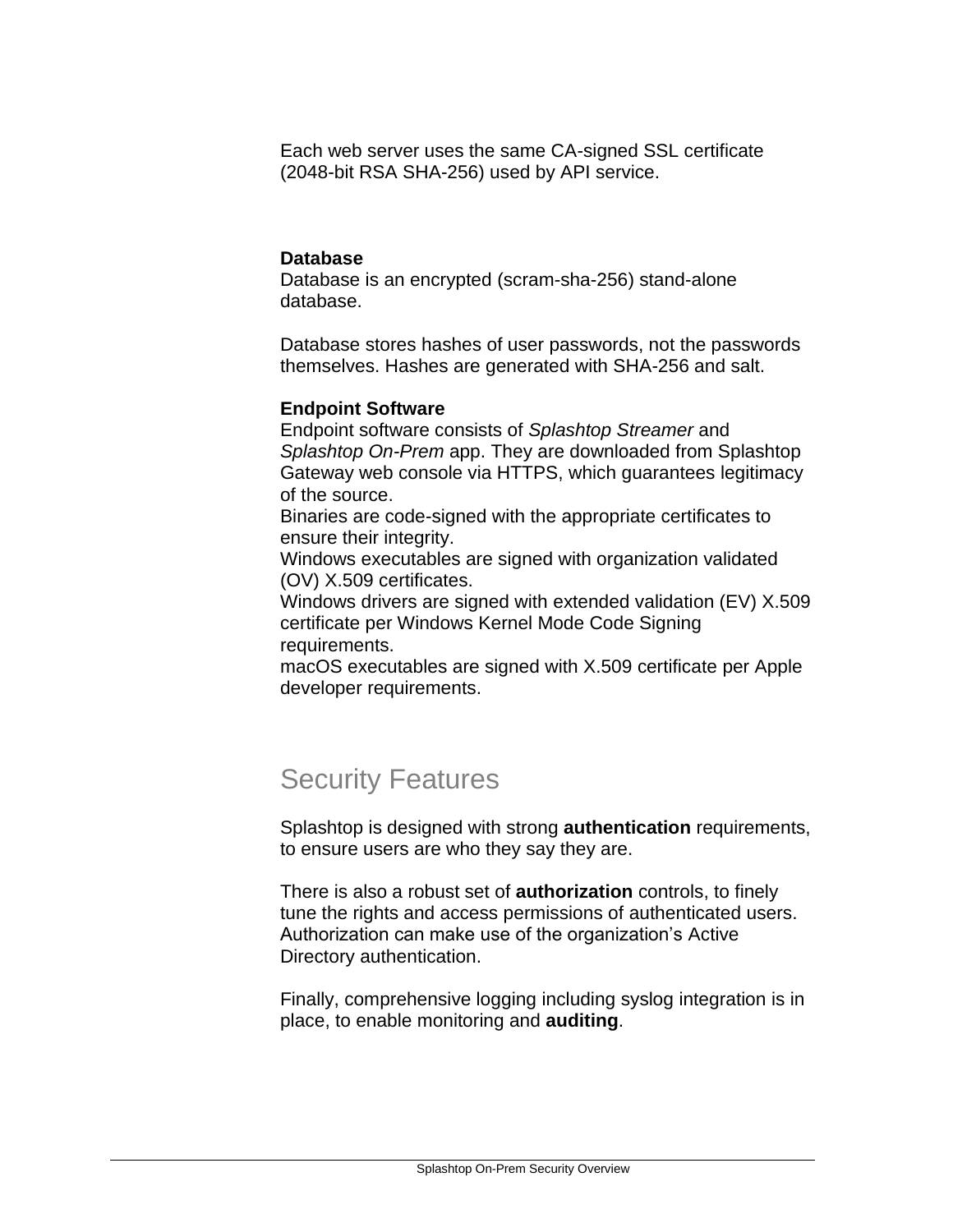### **Authentication**

Various mechanisms are in place to ensure users logging in to use Splashtop are who they say they are.

- *Splashtop On-Prem credential*. At the foundation of authentication is the Splashtop On-Prem credential: system admin creates the user credential through the Splashtop Gateway management portal, Only the authorized user can access the service. Password must meet the complexity requirements.
- *Active Directory integration* is available with *Splashtop Gateway*, to centralize authentication via the organization's established directory service and authentication.
- *Device and browser authentication*. Whenever user logs into Splashtop, whether via *Splashtop Gatewa*y web console or the *Splashtop On-Prem app*, a mandatory device and browser authentication check are performed. If the device or browser is new, then the user must go through an authentication process. The process verifies the user truly owns his or her Splashtop ID email address.

Administrators and users can see the list of activated devices and browsers and can deactivate them via the web console at any time.

Additionally, administrators have the option of having all users' device and browser authentication emails be sent only to the administrators, to maintain full control of what devices and browsers users may use to log in.

• *Two-step verification*. A user can set up two-step verification. Two-step verification is TOTP-based and requires registering a mobile device and an authenticator app. The choices of authenticator apps are *Google*, *Duo Mobile*, *Okta Verify, Microsoft, and other TOTP authenticator apps*. Once two-step verification is enabled, logging in with the Splashtop account on the web console or in the *Splashtop On-Prem app* requires entering a time-based, one-time password from the authenticator app on the registered mobile device.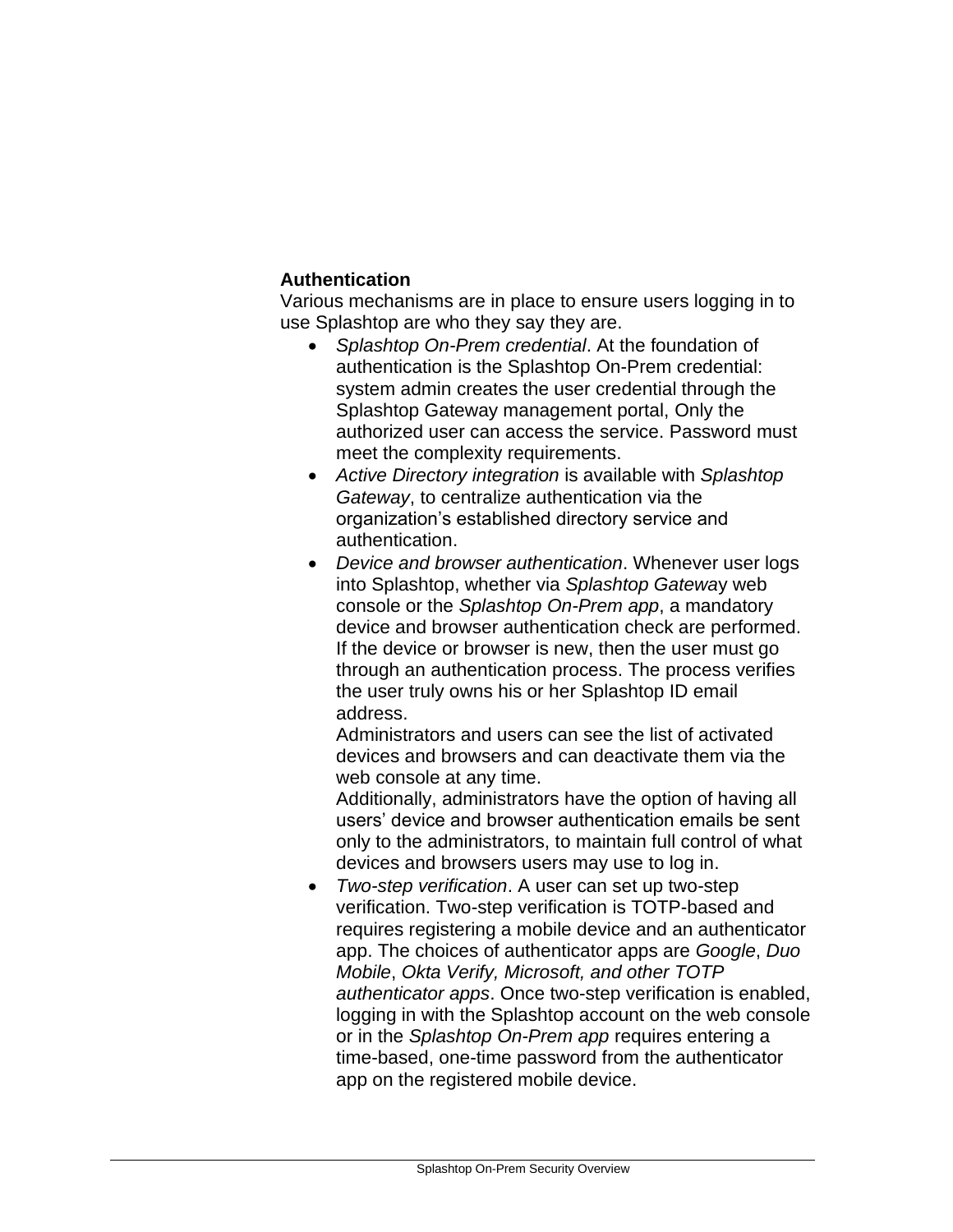Team owner has the option of requiring every user on the team to use two-step verification.

- *Session lifetime control*. *Splashtop On-Prem* allows system administrator to configure the browser session timeout control to maintain high security standard to force logout idled users from Splashtop Gateway web console.
- *IP filter restriction*. Team owner has the option to add desired IP addresses to the system to only allow access to *Splashtop Gateway* web console and *On-Prem app* from these IP addresses.

#### **Authorization**

Team owner and administrators can specify which users or groups of users have access to precisely which computers or groups of computers.

Team owner and administrators can create, enable, disable, and delete users via the web console.

Organizations with Active Directory can further streamline the workflow by provisioning, grouping, and setting permissions via their directories.

Access right is verified in multiple places, including at the point of starting a connection.

Additional authorization can be required when a connection is attempted. For example, user may be required to enter the Windows or Mac account credentials of the target computer or a custom security code specific to the target computer.

The target computer can also be configured to require explicit permission from the user currently in front of the computer (in the form of a pop-up prompt with a timer countdown), at the final stage of establishing connection.

In the case of *Splashtop attended support*, remote access session is initiated by the end user at the target computer. The end user must explicitly click on a URL link, download an app, run the app, and communicate the resulting 9-digit session code shown by the app to the technician.

Team owner has the option of disabling certain features, if necessary to comply with the organization's security requirements. These features include file transfer, copy-andpaste, remote print, session recording, and more.

When a user remotely accesses a target computer (to perform remote control, background file transfer, or background command), a mandatory notification is shown on the target computer. This helps to protect against unauthorized surveillance and to ensure user privacy.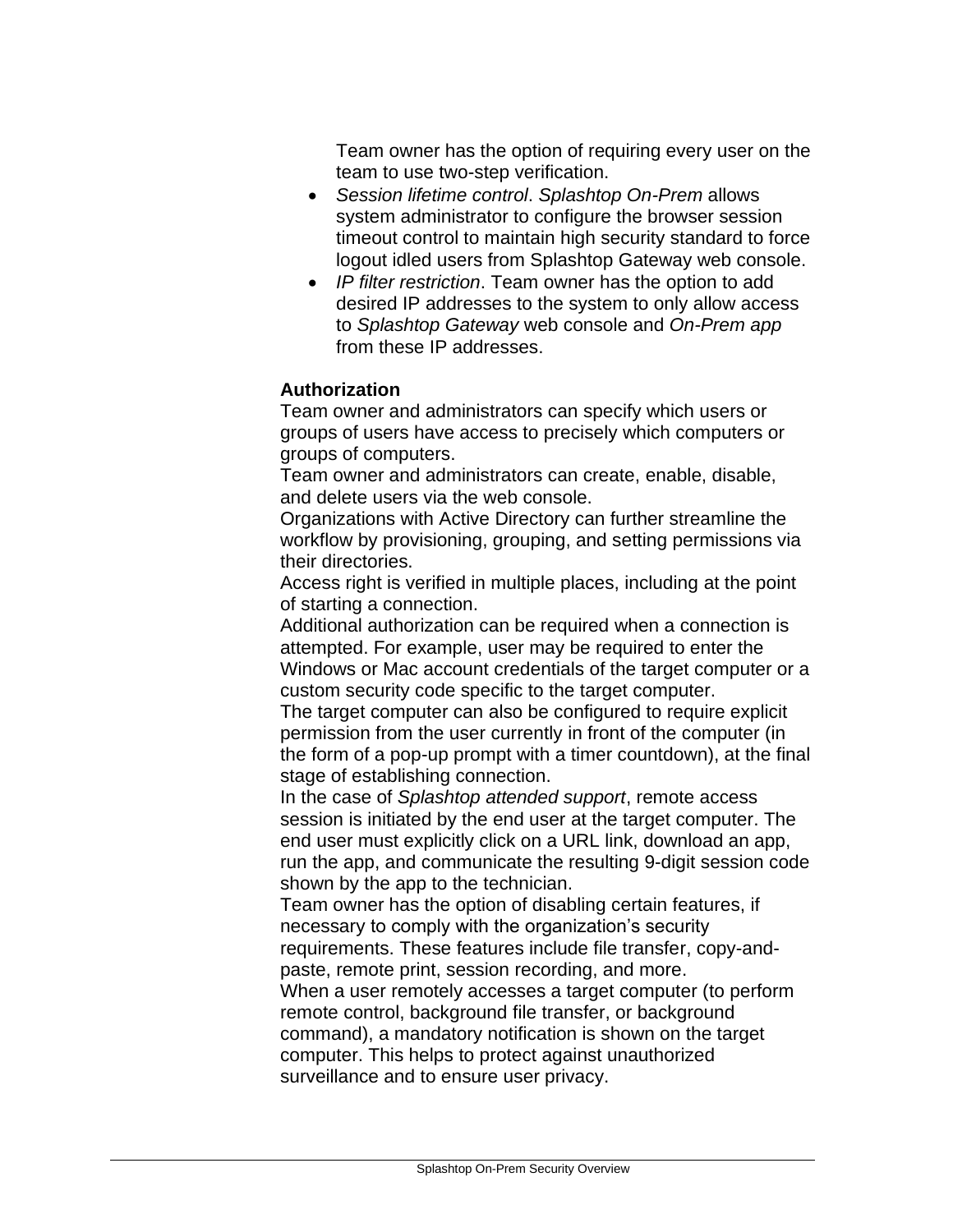The target computer can be configured to automatically terminate a remote session if it has been idle for a certain amount of time. The target computer can also be configured to revert to the OS's lock screen automatically when a session ends.

The target computer can be configured to automatically blank its screen when a remote desktop session is in progress. This helps to protect the privacy of the remote user's actions.

#### **Auditing**

All remote desktop sessions are logged, with the following information:

- Start time, end time, and duration
- Name of the target computer being accessed and its IP address
- Splashtop On-Prem account name of the user who performed the remote access, the name of the device used for remote access, and the device's IP address
- Remote desktop sessions that are currently in progress are indicated as such on the web console.

All file transfer activities are logged, with the following information:

- Timestamp
- Name of the target computer being accessed and its IP address
- Splashtop ID of the user who performed the remote access, the name of the device used for remote access, and the device's IP address
- File name and size
- Direction of transfer

Team management history (managing users, permissions changes, adding and removing computers, logins on new devices, team setting updates, failed login attempts etc.) are following the same log structure.

Logs for the most recent 12 months can be viewed and archived by exporting them in CSV format from Splashtop On-Prem web console.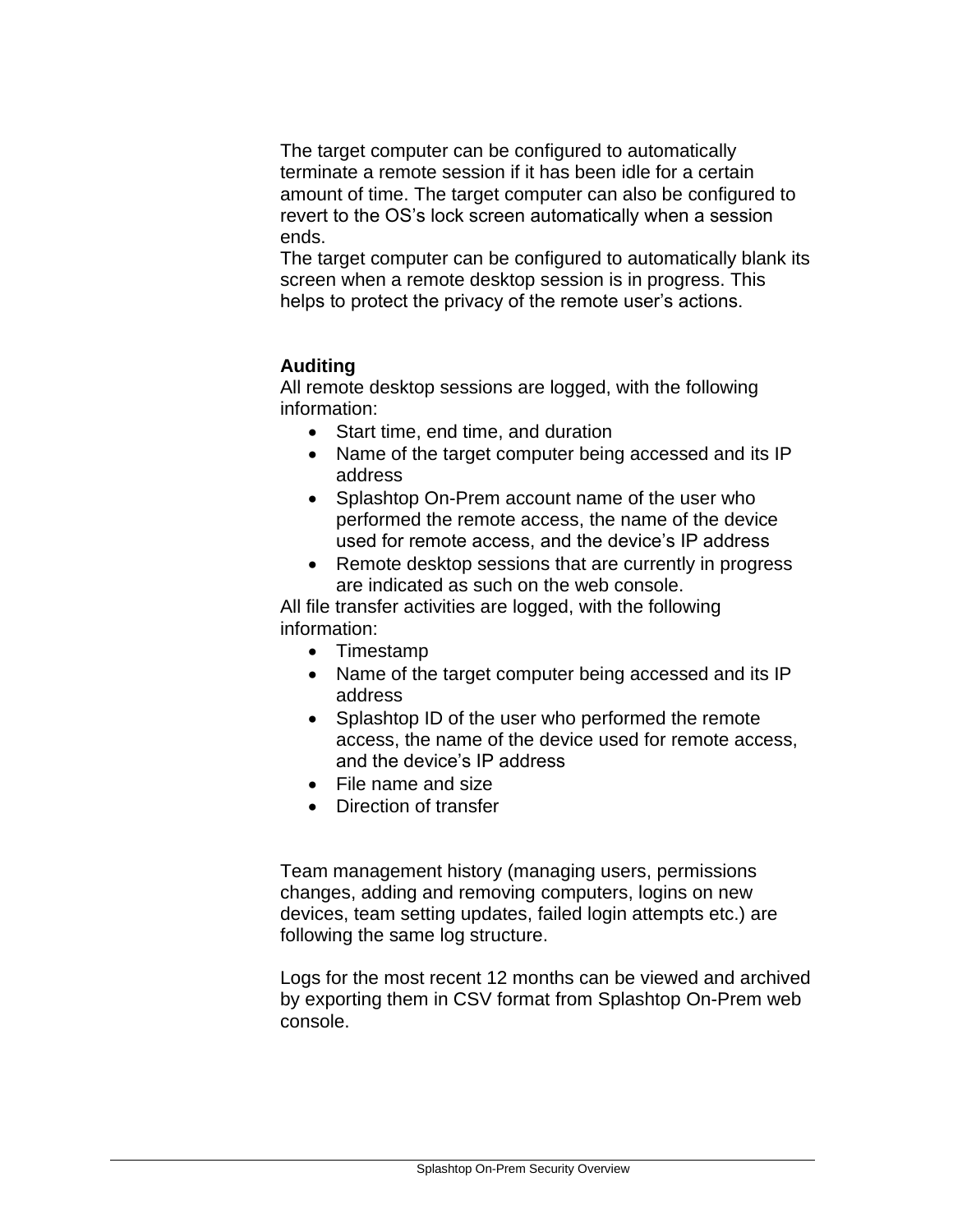They can also be continuously sent to a syslog server in realtime.

If the Splashtop On-Prem product is used in conjunction with a supported ticketing system, the logs are directly archived in the corresponding tickets in the ticketing system.

Remote desktop sessions can be recorded. Via the web console, team owner can enable automatic recording of all sessions as well as configure where the recordings are to be stored. Recording can also be started and stopped at any time via the in-session toolbar.

### **Infrastructure**

Splashtop On-Prem supports various deployment options.

#### **All-in-one Windows installation**

Splashtop On-Prem's all-in-one is packaged as Windows installer, which is suitable for small entities with small service loading. System admin can harden the Windows environment by installing extra security tools to enhance system security.

#### **Clustering Windows or Linux deployment**

Splashtop On-Prem can be deployed on Windows or Linux for clustering purposes, which is suitable for big entities with large service loading.

### **Compliance**

Refer to<https://www.splashtop.com/compliance> for the latest information on Splashtop with regard to industry standards.

#### **Service Organization Control 2 (SOC 2)**

SOC 2 attestation demonstrates that controls are in place and used properly by an organization to ensure security and privacy of customers' data.

Splashtop maintains SOC 2 Type 2 as well as SOC 3 compliance.